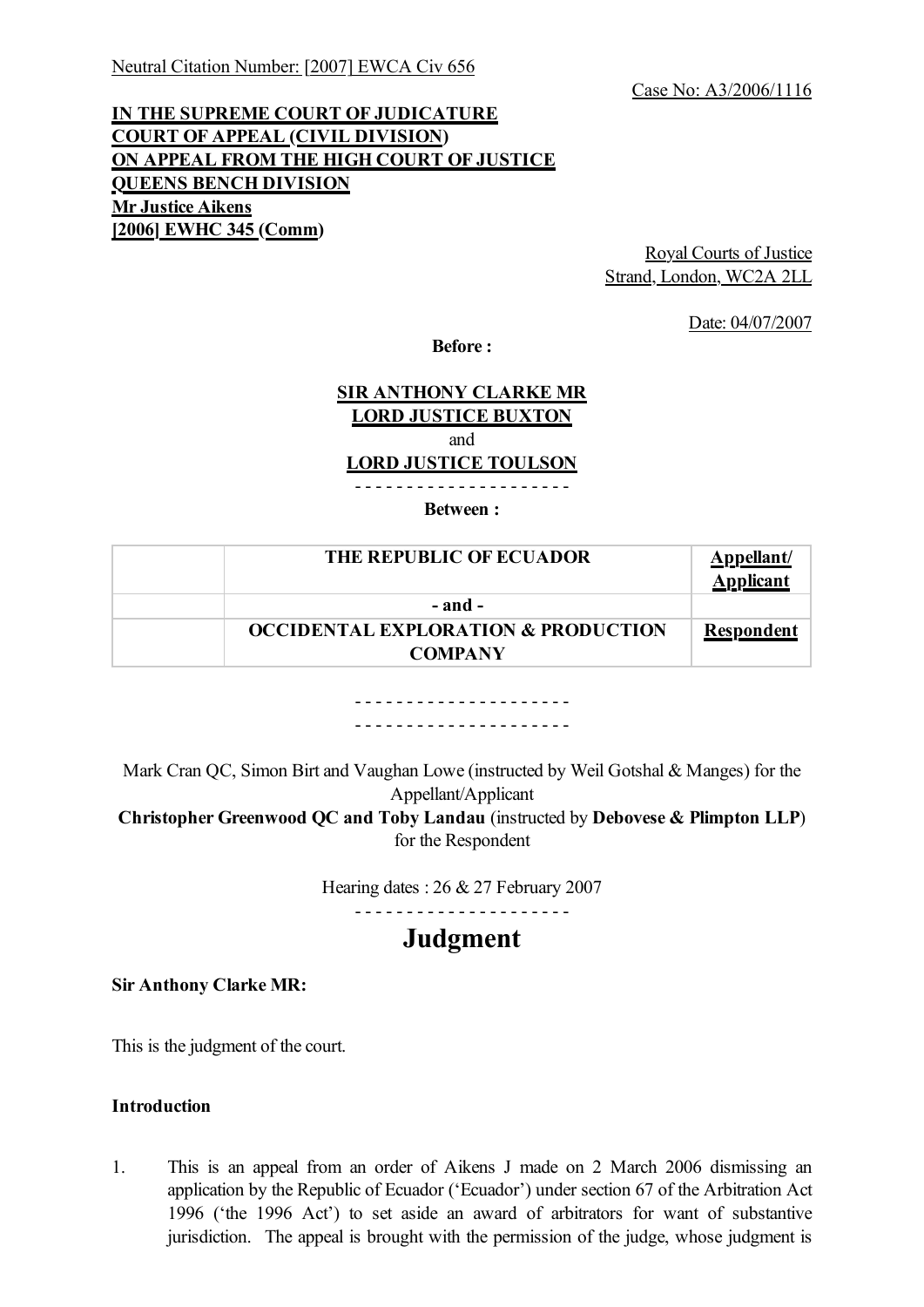reported at [2006] 1 Lloyd's Rep 773. The arbitration was held under the UNCITRAL Rules and the seat of the arbitration was London. The arbitration award was dated 1 July 2004. By their award, the arbitrators held that they had jurisdiction, made various declarations and directed that Ecuador pay the Occidental Exploration and Production Company ('OEPC') US\$71,533,649 together with interest amounting to US\$3,541,280. As the judge observed, all three arbitrators are well - known and respected public international law specialists, namely the Hon Charles N Brower and Dr Patrick Barrera Sweeney, who were appointed by OEPC and Ecuador respectively, and the chairman, Professor Francisco Orrego Vicuna, who was appointed under article 7 of the UNCITRAL Rules.

- 2. The dispute between Ecuador and OEPC which gave rise to the award arose in connection with a Bilateral Investment Treaty ('BIT') between the USA and Ecuador signed on 27 August 1993 and a contract between OEPC, Ecuador and Empresa Estatal Petroleos de Ecuador ('Petroecuador'), a state-owned corporation of Ecuador, dated 21 May 1999 ('the Contract'). The Contract granted OEPC the exclusive right to carry out the exploration and exploitation of hydrocarbons in an area called Block 15 in the Amazon basin region of Ecuador.
- 3. The dispute giving rise to the arbitration was whether OEPC was entitled to obtain refunds of VAT payments that it had made. The VAT payments were on purchases of goods and services (both made locally and imported) in connection with the production of oil which was subsequently exported in accordance with the Contract. The dispute originally arose between OEPC and Ecuador's Internal Revenue Service ('the SRI'). When that dispute could not be resolved, OEPC invoked the arbitration procedures set out in the BIT and started an arbitration against Ecuador. OEPC's case was that the actions of the SRI (for which it said Ecuador was responsible) amounted to breaches of Ecuador's obligations under the BIT, which it is common ground is governed by public international law.
- 4. Ecuador issued proceedings in the Commercial Court to set aside the award, relying on sections 67 and 68 of the 1996 Act*.* Ecuador's principal case was (and is) that the arbitrators exceeded their jurisdiction under the BIT. In its turn OEPC challenged the right of Ecuador to question the arbitrators' jurisdiction under section 67. It said that the issue of the arbitrators' jurisdiction was not 'justiciable' before the English courts on the ground that the arbitration arose out of a treaty between states and was on the plane of public international law. On 29 April 2005 Aikens J rejected that challenge and his decision was upheld by this court on 9 September 2005. Those decisions are reported at [2005] 2 Lloyd's Rep 240 and [2006] QB 432 respectively. The interested reader can learn much more about all that in those reports.
- 5. So it was that the judge came to hear Ecuador's challenge to the award under section 67. Ecuador also challenged the award under section 68 on the ground that the arbitrators had exceeded their powers in such a way as to constitute a serious procedural irregularity in the arbitral proceedings, which it said had resulted in a substantial injustice to Ecuador. OEPC accepted that the court had jurisdiction to hear and determine that challenge and the judge determined the issues under section 67 and section 68 at the same time. The judge rejected both challenges and upheld the award. There is no appeal from his decision under section 68. We should add that OEPC had a contingent cross-application under section 67 which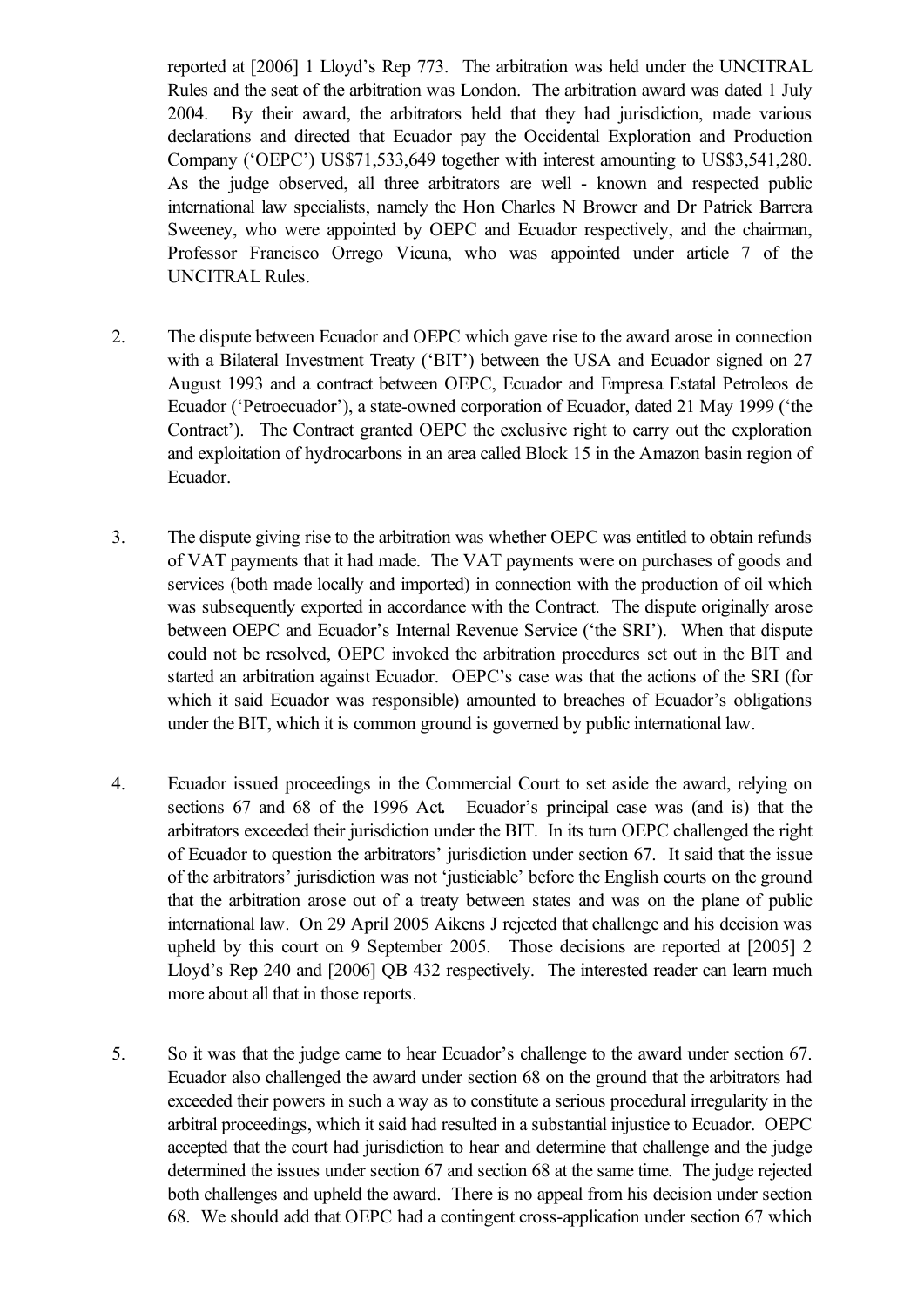failed before the judge and in respect of which the judge refused permission to appeal. In these circumstances this appeal arises solely out of the rejection by Aikens J of Ecuador's challenge to the jurisdiction of the arbitrators under section 67 of the 1996 Act.

6. Ecuador's essential case is that the arbitrators made an award in respect of claims by OEPC that were "matters of taxation*"* and that by reason of the exclusion clause in Article X of the BIT, such matters fell outside the ambit of the BIT and so could not be the subject of a claim in arbitration under the dispute resolution procedure set out in Article VI. In response, the only ground upon which OEPC now says that the arbitrators had jurisdiction is by reason of the exception to that exclusion contained in Article X.2(c).

## **The BIT**

- 7. The nature of a BIT treaty is now well known and is described in some detail in the reports of the judgments of both Aikens J and this court on 29 April and 9 September 2005. We do not repeat those descriptions here save so far as is necessary to determine the narrow question in dispute in this appeal. As the judge put it at [8] of his judgment, BITs are effectively treaties that acknowledge the principle of public international law called the 'doctrine of diplomatic protection'. They give investors, here OEPC, protection by giving them 'standing' to pursue a state directly in 'investment disputes' between an investor and a state party to the BIT in ways that are set out in the BIT.
- 8. This court has previously held that the BIT confers or creates direct rights in international law in favour of OEPC. As the judge said at [9], those rights come into existence, at the least, at the point when investors pursue claims in one of the ways provided by Article VI of the BIT. The BIT was signed in Washington on 27 August 1993 and came into force on 22 April 1997. It was in the form of the then current prototype US model and was submitted to President Clinton for approval. Both parties relied upon the Letter of Submittal which included the following:

### "**Article X (Tax Policies)**

The Treaty exhorts both countries to provide fair and equitable treatment to investors with respect to tax policies. However, tax matters are generally excluded from the coverage of the prototype BIT, based on the assumption that tax matters are properly covered in bilateral tax treaties.

The Treaty, and particularly the dispute settlement provisions, do apply to tax matters in three areas, to the extent they are not subject to the dispute settlement provisions of a tax treaty, or, if so subject, have been raised under a tax treaty's dispute settlement procedures and are not resolved in a reasonable period of time.

The three areas where the Treaty could apply to tax matters are expropriation (Article III), transfers (Article IV) and the observance and enforcement of terms of an investment agreement or authorization (Article VI (1) (a) or (b)). These three areas are important for investors, and two of the three -- expropriatory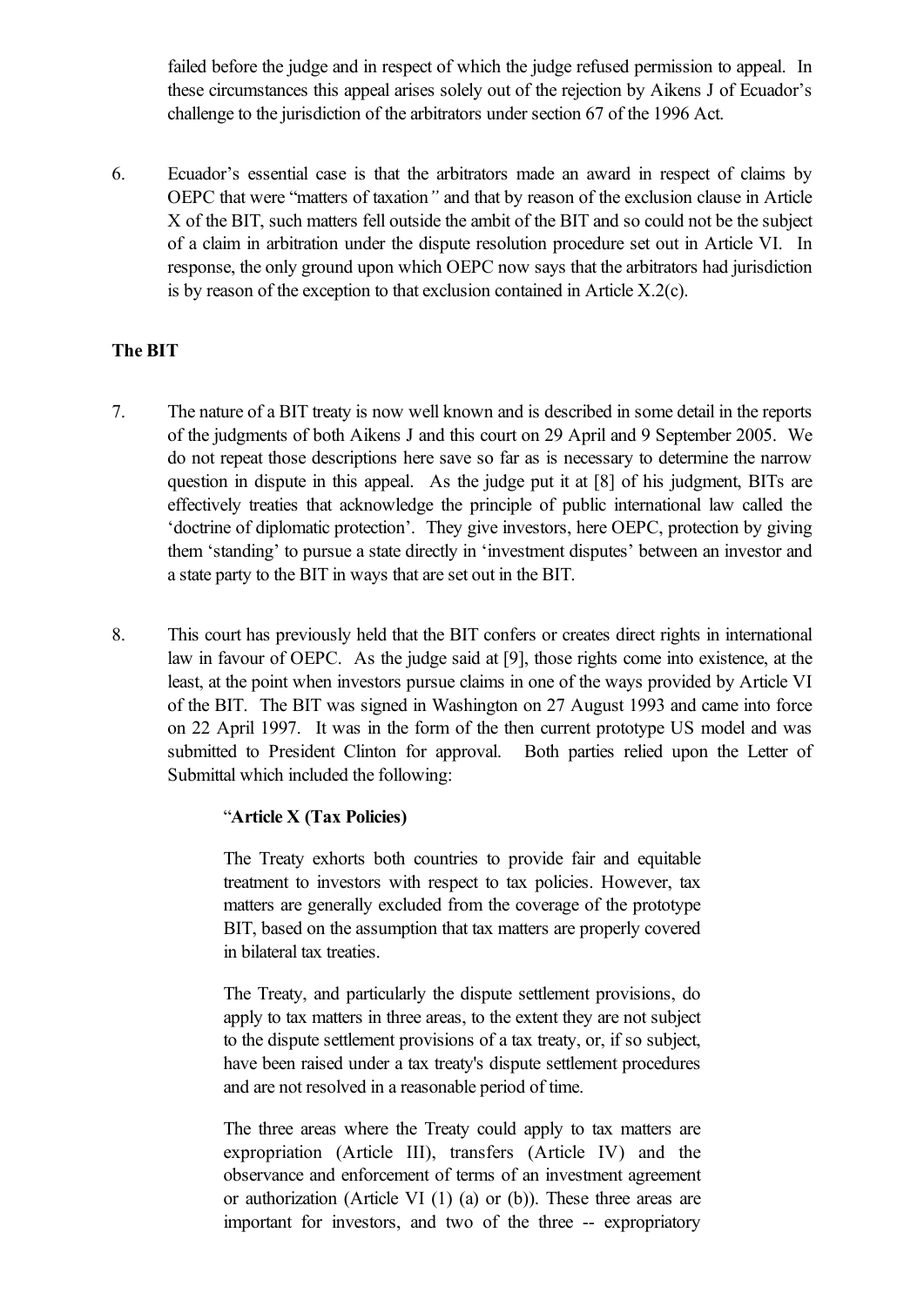taxation and tax provisions contained in an investment agreement or authorization -- are not typically addressed in tax treaties."

9. In his judgment the judge correctly summarised at [12] the structure of the BIT, as he had done in his earlier judgment, as follows:

> "(1) The Preamble sets out the aim of the Treaty, which is to promote greater economic cooperation and investment between the Contracting Parties (ie. the two signatory States), but on a defined and agreed basis.

> (2) Article I sets out various definitions. "Investment" is defined

broadly and this definition is relevant in the current dispute.

(3) Article II sets out the basis on which each Contracting Party will permit and treat investment. The general principle is that investments of nationals and companies of either Party will receive either "national treatment or most favoured nation treatment" whichever is the better. Article II also provides that the Parties will ensure that investment will have fair and equitable treatment according to international law standards. This Article was central to the arbitration and relevant to the current challenge.

(4) Article III deals with expropriation or nationalisation of investments. Expropriation or nationalisation of investments is not to take place either directly or indirectly except for a public purpose and on defined conditions. Article III is relevant to OEPC's contingent cross – challenge to the arbitration tribunal's apparent conclusion that it did not have jurisdiction to deal with OEPC's allegations of expropriation.

(5) Article IV deals with transfers, particularly of funds, that are related to an investment. The State Parties agree to permit transfers to be made freely and without delay in and out of their territories.

(6) By Article V the Parties agree to consult promptly to resolve any disputes in connection with the Treaty.

(7) Article VI deals with the resolution of "investment disputes*"*  between a State Party and a national or company of the other State Party. Its terms, together with those of Article X, are central to these applications.

(8) Article VII concerns the resolution of disputes between the two Parties to the treaty, ie. USA and Ecuador. If necessary, disputes are to be submitted to an arbitral tribunal, for binding decision "in

accordance with the applicable rules of international law".

(9) Article X deals with the tax policies of each Party and provides that the tax policies of each State Party should strive to accord fairness and equity in the treatment of investments of nationals and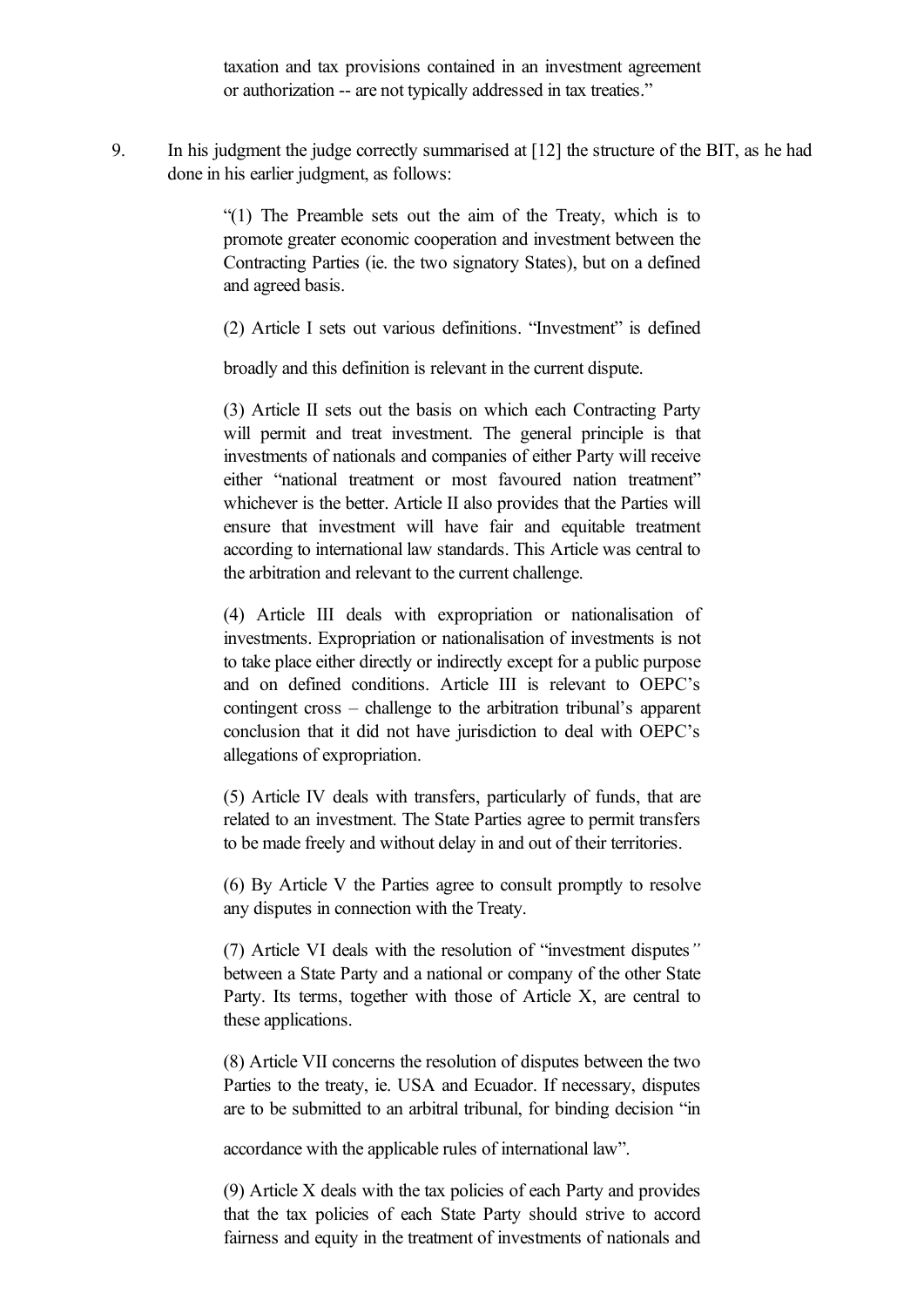companies of the other Party. Article X states that the provisions of the Treaty, in particular Articles VI and VII will not apply to matters of taxation except only to a limited extent, as set out in the Article. This Article is central to the disputes I have to rule on."

The judge noted that in Article I the definition of 'Investment' provided:

"Investment means every kind of investment in the territory of one Party owned or controlled directly or indirectly by nationals or companies of the other Party, such as equity, debt, and service and investment contracts."

10. The judge set out large parts of the BIT in Appendix 1 to his judgment. The interested reader can study them there; so we do not reproduce them again here. The critical articles for present purposes are Articles VI and X. Article VI(1) provides that investment disputes between a party to the BIT (Ecuador) and a national of the other party (OEPC) may be submitted to arbitration in accordance with the provisions of the Article. Article VI(1) defines an investment dispute as

> "a dispute between a Party and a national or company of the other Party arising out of or relating to (a) an investment agreement between that Party and such national or company; (b) an investment authorization granted by that Party's foreign investment authority to such national or company; or (c) an alleged breach of any right conferred or created by this treaty with respect to an investment ."

Article X(2) provides, so far as relevant:

"… the provisions of this Treaty, and in particular Article VI and VII, shall apply to matters of taxation only with respect to the following:

(a) expropriation, pursuant to Article III;

(b) transfers, pursuant to Article IV; or

(c) the observation and enforcement of terms of an investment agreement or authorization as referred to in Article VI $(1)(a)$  or  $(b)$ ,

to the extent that they are not subject to the dispute settlement provisions of a Convention for the avoidance of double taxation between the two Parties, or have been raised under such settlement provisions and are not resolved within a reasonable period of time"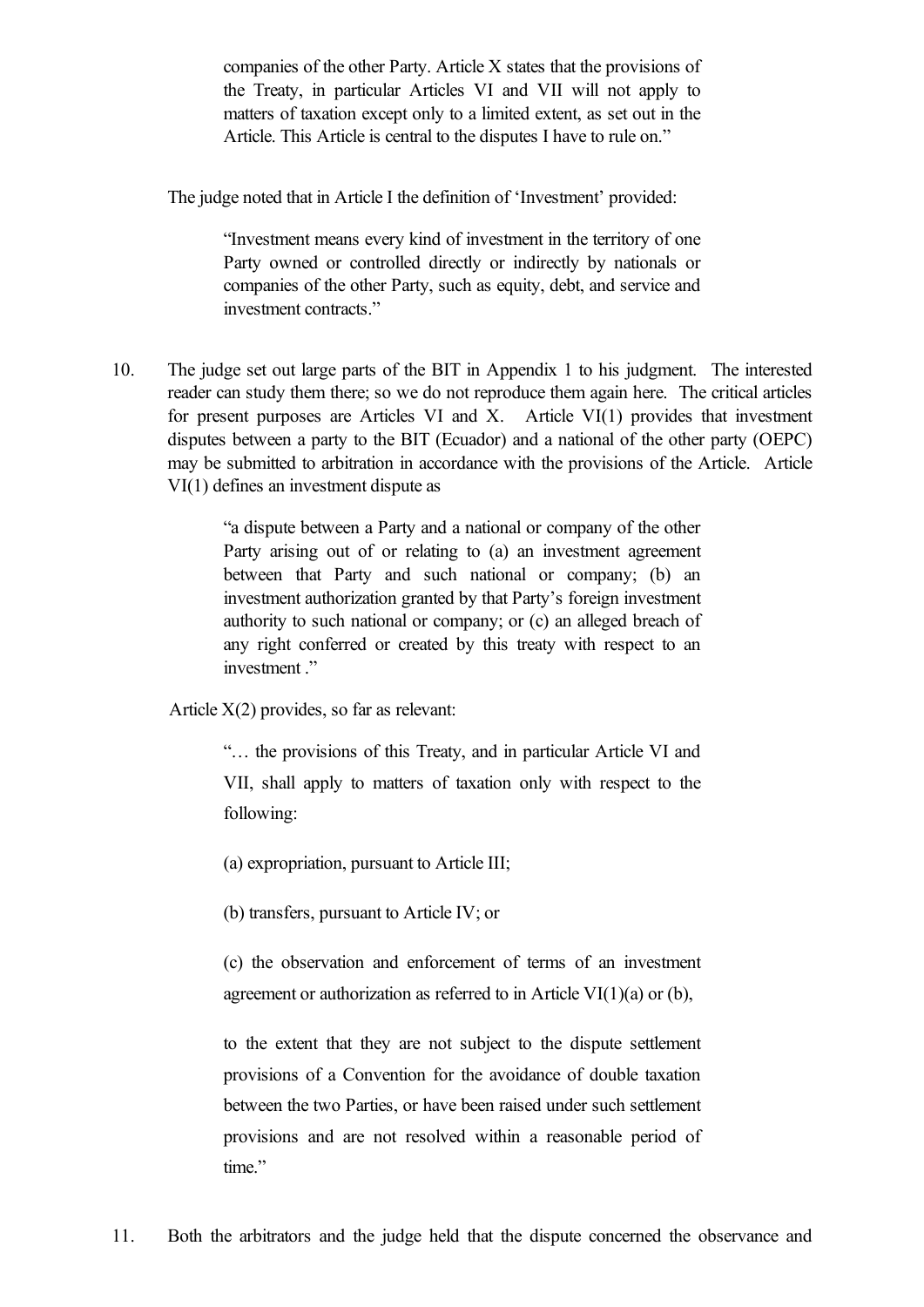enforcement of terms of an investment agreement within the meaning of Article  $X(2)(c)$ , with the consequence that the provisions of the BIT, including in particular Article VI were applicable. The question in this appeal is whether the arbitrators and the judge were correct so to hold. We note in passing that at [111] the judge accepted that OEPC had not relied upon Article  $X(2)(c)$  before the arbitrators. The matter was however argued because (as the judge said at  $[113]$ ) it was Ecuador's own case that only Article  $X(2)(c)$  might apply but that on its true construction it did not apply on the facts. The arbitrators disagreed with Ecuador's case on construction and held that they had jurisdiction. It was not argued before the judge that OEPC could not rely upon Article  $X(2)(c)$ : see [111] to [114]. Nor was it argued before us.

### **The Contract**

- 12. The background facts are set out at [1] to [36] of the award and [1] to [35] of the judgment. It is not necessary to repeat them here in any detail. OEPC had a long-standing commercial relationship with Petroecuador and its predecessor. Under the Contract OEPC obtained the exclusive right to carry out the exploration and exploitation of hydrocarbons in Block 15 and assumed virtually all the costs of doing so. It also had to pay VAT on any expenses it incurred. In return for its obligations under the Contract, it received a percentage of the oil, which it was permitted to export. This was called "Contractor Participation". Clause 8.1 of the Contract set out a method of calculating the Contractor Participation in terms of the percentage to which it was entitled. The calculation included the calculation of a key component called "Factor X", which itself involved the use of an elaborate formula.
- 13. The arbitrators held that the negotiations between the parties proceeded on the common understanding that, although VAT would be payable by OEPC, it would subsequently be refunded to OEPC. They further held, which was not in dispute, that initially OEPC made regular applications to the SRI for the reimbursement of VAT which it had paid and that such reimbursement was made on a regular basis. However, in 2001 the Ecuadorian authorities changed their position. By Resolution 664 of 28 August 2001 the SRI denied OEPC's claims for refunds for the period October 2000 to May 2001 and stated the SRI view that reimbursement was already effected under the Contract on the basis that Factor X already took account of the fact the OEPC paid VAT and in effect compensated OEPC in respect of its liability for VAT. By Resolution 234 of 1 April 2002 the SRI annulled previous "Granting Resolutions" and ordered OEPC to return previous amounts reimbursed with interest. There followed other resolutions denying the right to refunds including Resolution 406 of 31 January 2003 and Resolution 026 of 6 March 2003.
- 14. The Head of the SRI, Ms de Mena, gave evidence to the arbitrators to the effect that "the State has the right to deal with tax questions via contractual modalities" and that it was the SRI's view that Ecuador had done so in the Contract by providing reimbursement through Factor X. The arbitrators rejected the submission that the Contract provided reimbursement of VAT through Factor X but held that OEPC was entitled to such reimbursement under the Contract. They held that OEPC was entitled to retain the refunds which had been made by SRI and that it was entitled to reimbursement of the VAT which the SRI had refused to refund.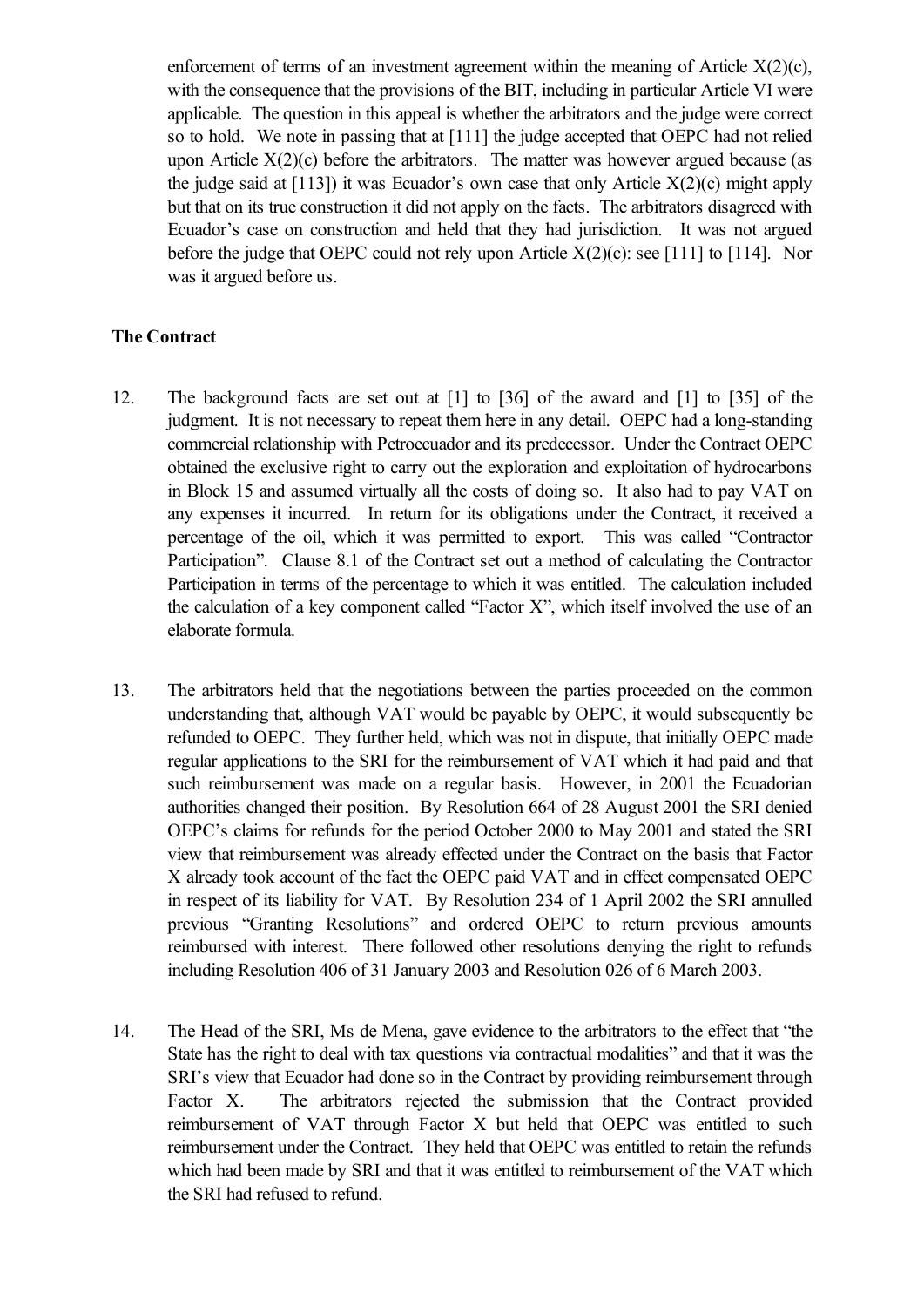15. Mr Cran stresses on behalf of Ecuador that OEPC did not make a claim against Petroecuador under the Contract and that its claim in the arbitration was brought entirely under the BIT. That is true but in our judgment of no real significance. The BIT creates rights and obligations as between OEPC and Ecuador. OEPC is entitled to enforce those rights, regardless of whether it could enforce similar rights against Petroecuador under the Contract. The significance of the Contract is that the position under it is directly relevant to answering the critical question, namely whether the judge was right to hold that the exception in respect of matters of taxation was excluded by Article X(2)(c) of the BIT. And the crucial parts of the arbitrators' conclusions on the facts are quoted at [34] of the judgment and at [18] below.

## **The judgment**

16. The judge summarised at [27] to [33] the issues of jurisdiction which were before the arbitrators and how they resolved them. There were three such issues but this appeal is concerned only with what the judge called the second jurisdictional issue. He summarised Ecuador's case on this issue as follows at  $[27(2)]$ :

> "… Occidental's claims were precluded by the terms of Article X of the BIT, because the claims for breaches of the BIT arising out of the alleged failure to refund VAT (save for the claim of expropriation) did not fall within the matters of taxation embraced in paragraphs  $(a)$ ,  $(b)$  and  $(c)$  of Article X.2. Therefore the claims based on Article II of the BIT could not be pursued, because, as they concerned matters of taxation, they were outside the scope of the Treaty and outside the arbitration provisions of Article VI of the BIT."

- 17. The judge then described the arbitrators' conclusions on this issue thus at [28] to [32]:
	- "28. On the second jurisdictional issue, the Tribunal concluded that the key was the proper construction of Article X of the BIT. The arbitrators described Ecuador's argument that all matters of taxation were outside the Treaty, apart from the specific categories mentioned in Article X.2(a), (b) and (c), as "*not persuasive"*. Nevertheless, the arbitrators went on to consider whether the dispute fell within one of the three paragraphs of Article X.2(a), (b) or (c). They said the relevant question in this dispute was: "…*whether the observance and enforcement of the terms of an investment agreement concerning matters of taxation is at issue in this dispute"*.
		- 29. The Tribunal concluded that the Contract was an "*investment agreement"* for the purposes of Article X. They held that the dispute found its origin in the Contract, "*insofar as it is disputed whether VAT reimbursement is*

*included in Factor X".* The arbitrators said that this point had been brought up by Ecuador itself. It meant that there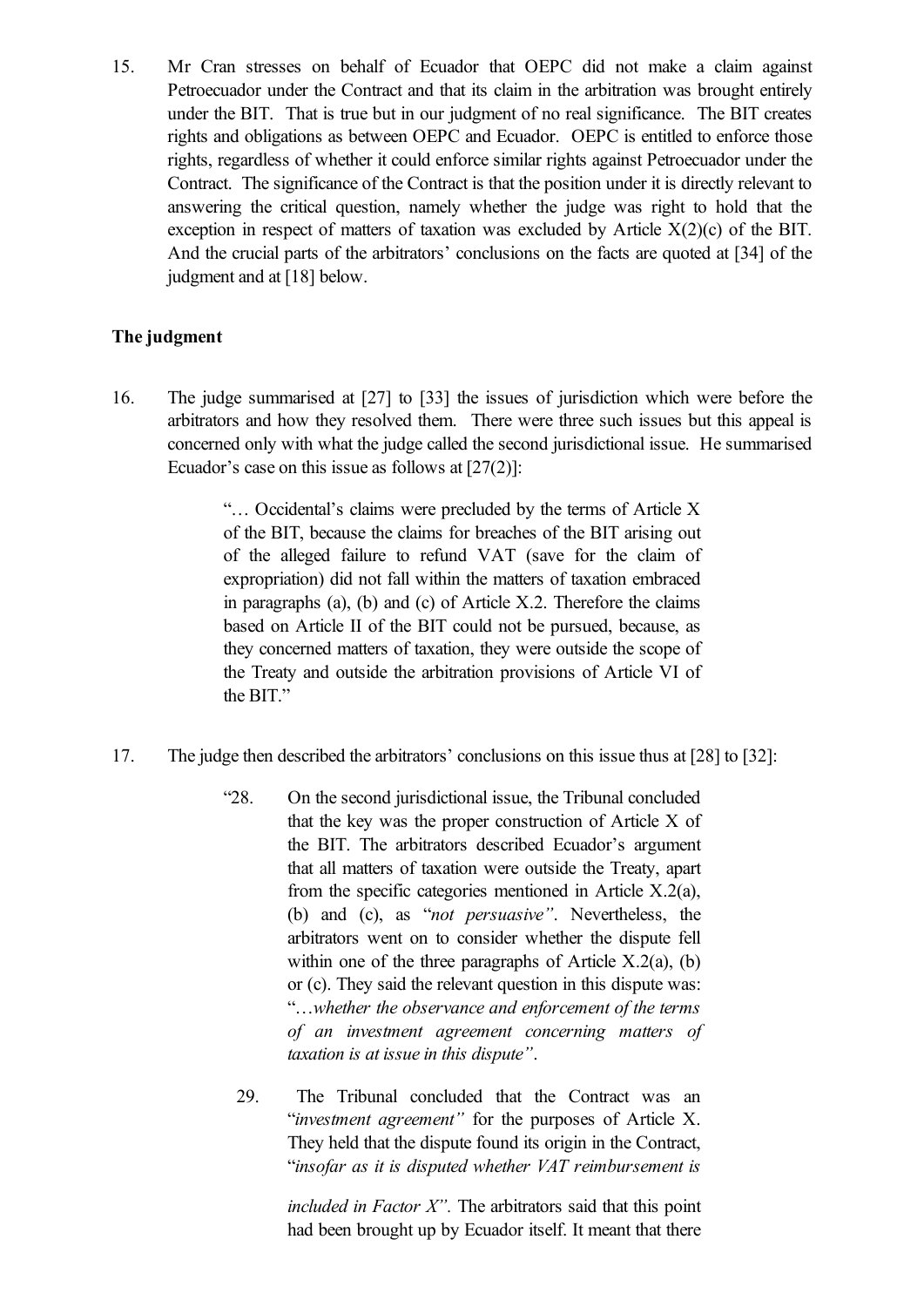was a dispute "*concerning the observance and enforcement of the contract, which brings the tax dispute squarely within the exceptions of Article X and hence within the jurisdiction of the Tribunal"*.

- 30. The arbitrators emphasised that, at the heart of the dispute between the parties was the issue of what had been taken into account in calculating Factor X in the Participation Contract. Had the VAT refund been secured by the calculation of Factor X in the Participation Contract, so that it was fair of the SRI to pass Resolutions that denied Occidental the right to a refund of VAT (as Ecuador argued)? Or had the refund not been secured by Factor X, in which case the denial of a right to a refund in accordance with Ecuador's Tax Law was unfair (as OEPC argued)?
- 31. The Tribunal concluded that the dispute, "one way or the other, [thus] is clearly subject to the dispute settlement provisions of the Treaty". That conclusion "*automatically*" brought in the standards of treatment of Article II, including "*fair and equitable treatment*" as required under Article II.
- 32. On this second jurisdictional question the award concludes, at paragraph 77, that

*"The Tribunal accordingly finds that, because of the relationship of the dispute with the observance and enforcement of the investment Contract involved in this case it has jurisdiction to consider the dispute in connection with the merits insofar as a tax matter covered by Article X may be concerned, without prejudice to the fact that jurisdiction can also be affirmed on other grounds as respects Article X as explained above"*."

18. The judge then summarised the arbitrators' conclusions on the merits at [34]:

"… (1) the VAT refund was not within Factor X as calculated in accordance with the Participation Contract. (2) Accordingly, Occidental was entitled to have the VAT refunded under both Ecuadorian law and also Andean Community Law. (3) Because the VAT refunds had not been made, Ecuador was in breach of its obligation (under Article II.1 of the BIT) to accord Occidental a treatment no less favourable than that accorded to nationals or other companies. (4) Ecuador had also breached its obligations concerning fair and equitable treatment as required by Article II. 3(a) of the BIT. (5) The claim that Ecuador had impaired the operation of Occidental's investment by arbitrary measures (contrary to Article II.3(b) of the BIT) was only partially upheld.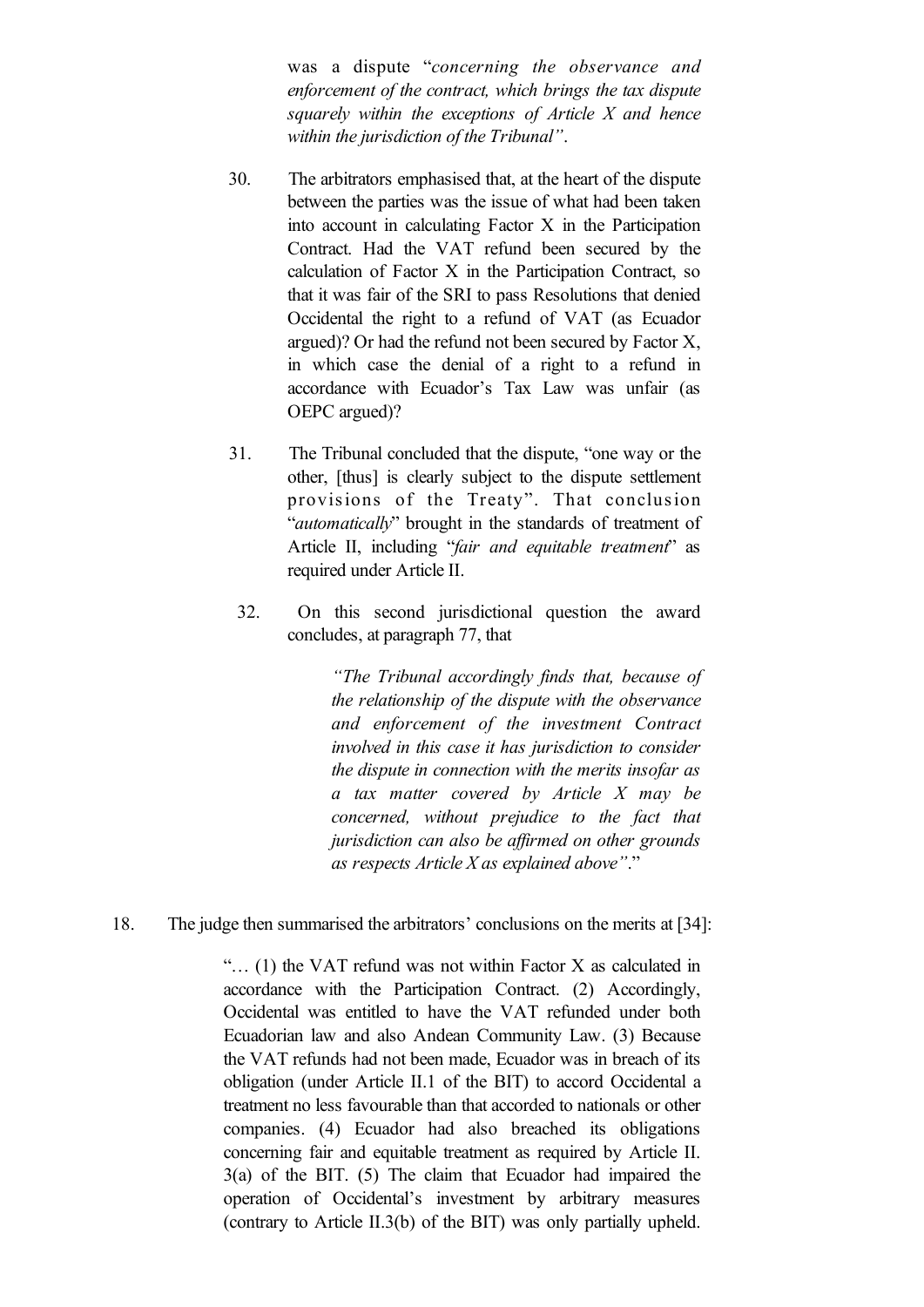This was because the SRI had not acted deliberately to deprive Occidental of the VAT refunds; rather this had resulted from "*an overall rather incoherent tax legal structure*". That confusion and lack of clarity resulted in "*some form of arbitrariness, even if not intended by the SRI".* However, the Tribunal concluded that this arbitrariness had not caused any impairment of the management, operation, maintenance, use, enjoyment, acquisition, expansion or disposal of the investment of OEPC, so could not give rise to any further claim for breach of the BIT by OEPC."

It was on the basis of those conclusions, especially those at (1) to (4), that the arbitrators concluded that the breaches of Articles II(1) and II(3)(a) of the BIT had caused OEPC damage, that it could retain the VAT refunds it had received and that it was entitled to the refunds which had been withheld.

- 19. It was not in dispute before the judge (or before us) that the Contract was an "investment agreement" within the meaning of Article VI(1)(a) and therefore Article  $X(2)(c)$ . It was, as we understand it, accepted before the judge (and indeed initially before us) that the relevant "matters of taxation" were the issues underlying OEPC's claim or the nature of the real dispute between the parties. However, in the course of Mr Cran's concluding submissions before us on behalf of Ecuador, he submitted that the relevant matter of taxation was, as he put it in a written summary of Ecuador's concluding submissions, simply Ecuador's refusal to reimburse VAT paid on relevant inputs, without regard to Ecuador's defence at the arbitration to an enquiry into the question whether the reimbursement of VAT had been included in the contractual formula. However, in our opinion, the judge was correct to say at [107] that the dispute between Ecuador and OEPC was whether, in the circumstances, Ecuador's decision that OEPC was not entitled to a refund of VAT was a breach of Ecuador's obligations under Articles II and III of the BIT and that that dispute involved matters of taxation, ie the VAT payments. The judge was correct to hold that "the provisions of the Treaty, and in particular Article VI" did not apply unless those matters of taxation were "with respect to the observance of terms" of the Contract. As the judge observed at [46], the real issues before him were the extent of the exclusion and how the exclusion operated in the context of the dispute.
- 20. The judge spelled out the respective submissions of the parties in considerable detail. Having done so, he concluded at [79] that, given the structure of the BIT and the nature of OEPC's claim in the arbitration, it was inevitable that the court must examine not only the scope of the dispute resolution provisions in the BIT, but also the way in which the parties presented the dispute to the arbitrators. It followed that he would have to have regard to the factual aspects concerning the merits of OEPC's claim and Ecuador's defence to it, whilst taking care not to deal with the merits of OEPC's claims. He concluded that the court had to consider first the nature of the dispute between the parties and then whether, on the true construction of the BIT, and Article  $X(2)$  in particular, the arbitrators had jurisdiction to determine the dispute. In our judgment, that was the correct approach.
- 21. At [80] to [87] the judge set out the parties' submissions and concluded at [88] that Mr Greenwood was correct in his submission on behalf of OEPC that, in order to determine whether Ecuador was in breach of its obligations under the BIT, the arbitrators had to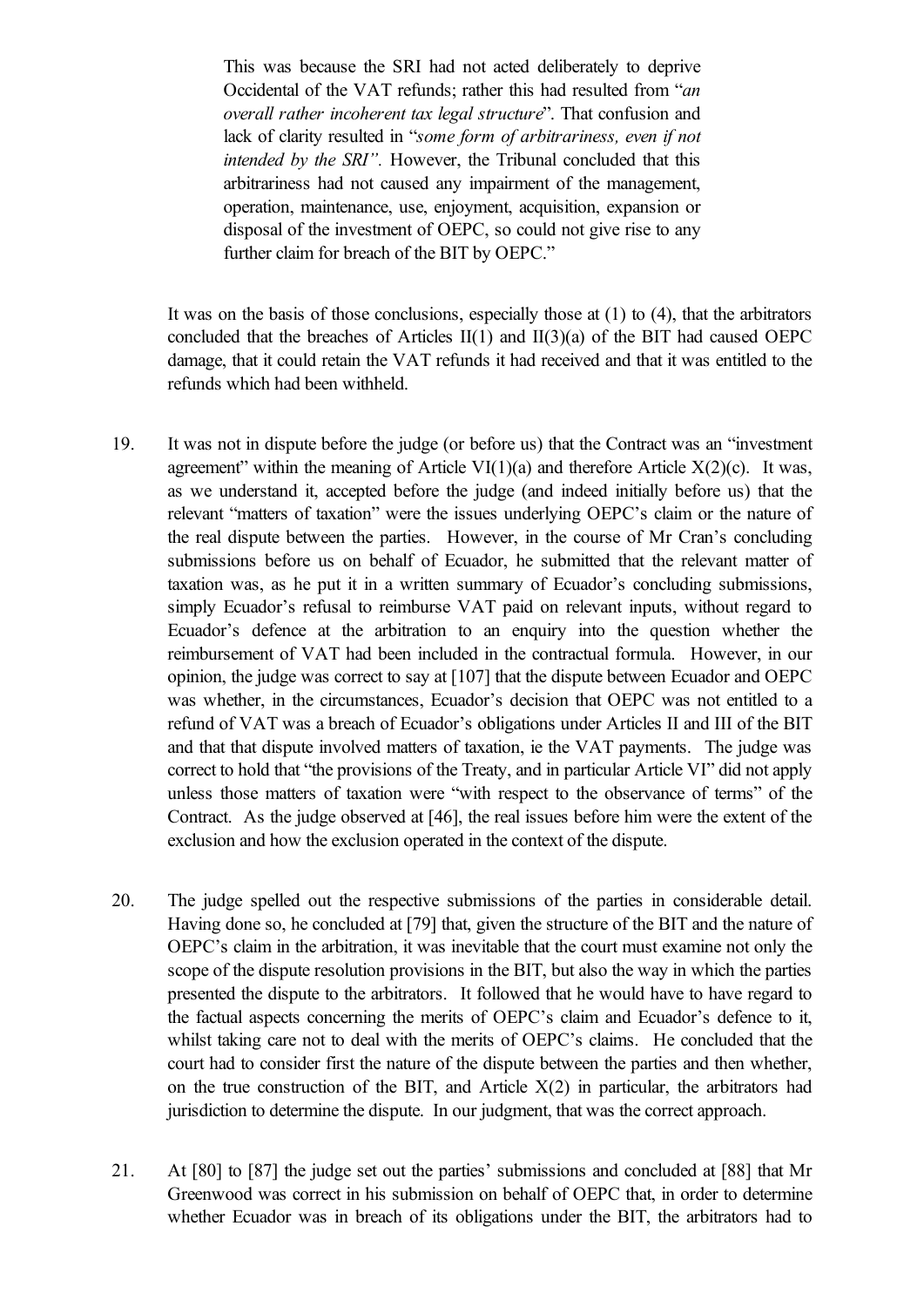consider the basis on which OEPC made its investment in Ecuador. They had to investigate and determine what OEPC's legitimate expectations were by the time the Contract was concluded in May 1999, including in particular what Ecuador and OEPC understood the position was on the repayment (if any) of VAT paid by OEPC. The judge held that, in order to consider those questions the arbitrators had to look into the factual background of the negotiations of the Contract and it also had to analyse the terms of the Contract itself. We agree with those conclusions.

22. We further agree with the judge at [91] that were it not for the fact that the current dispute concerned the question of VAT refunds, the dispute between the parties would fall within Article  $VI(1)(a)$  and (c) of the BIT. That is because the Contract is an "investment"

agreement" within the meaning of Article VI $(1)(a)$  and the dispute arises out of or relates to the Contract and because the dispute arises out of or relates to an alleged breach by Ecuador of rights conferred or created by the BIT with respect to an investment within Article VI(1)(c) of the BIT. However, since the dispute involves "matters of taxation" within the meaning of Article 10(2), Article VI applies only with respect to one or more of the circumstances set out in paragraphs (a), (b) or (c) of Article  $X(2)$ . Only paragraph (c) is now relied upon. As we see it, the reference in paragraph (c) to "terms of an investment agreement  $\ldots$  as referred to in Article VI(1) (a)  $\ldots$ " is simply a reference back to the terms of the relevant investment agreement and thus here to the Contract. It cannot be sensibly suggested that those terms were or are "subject to the dispute settlement provisions of a Convention for the avoidance of double taxation between the two Parties", or that they "have been raised under such settlement provisions and … not resolved within a reasonable period of time". It follows that the question is simply whether Article VI applies to matters of taxation in respect of "the observance and enforcement of terms of" the Contract.

- 23. We agree with the conclusions of the judge at [92] to [94] that the parties to the BIT intended that generally all matters of taxation should be outside the scope of the BIT and that unless a particular matter of taxation comes within the ambit of paragraph (a), (b) or (c), it is outside the scope of the BIT.
- 24. There were essentially two questions before the judge which are relevant to this appeal. The first is whether the claim falls within the ambit of Article  $X(2)(c)$  and the second is whether, if so, all the rules set out in the BIT, including those in Articles II and III, applied to such "matters of taxation" as are covered by Article  $X(2)(a)$ , (b) and (c). The judge considered the second question first, at [96] and [97]. He then considered the first question at [98] to [109]. The judge resolved both issues in favour of OEPC. We will consider first the correct approach to construction of the BIT, then the first and second questions in turn.

### **Discussion**

25. The correct approach to the construction of a provision of the BIT is not significantly in dispute. The BIT is governed by public international law and, as a treaty, its construction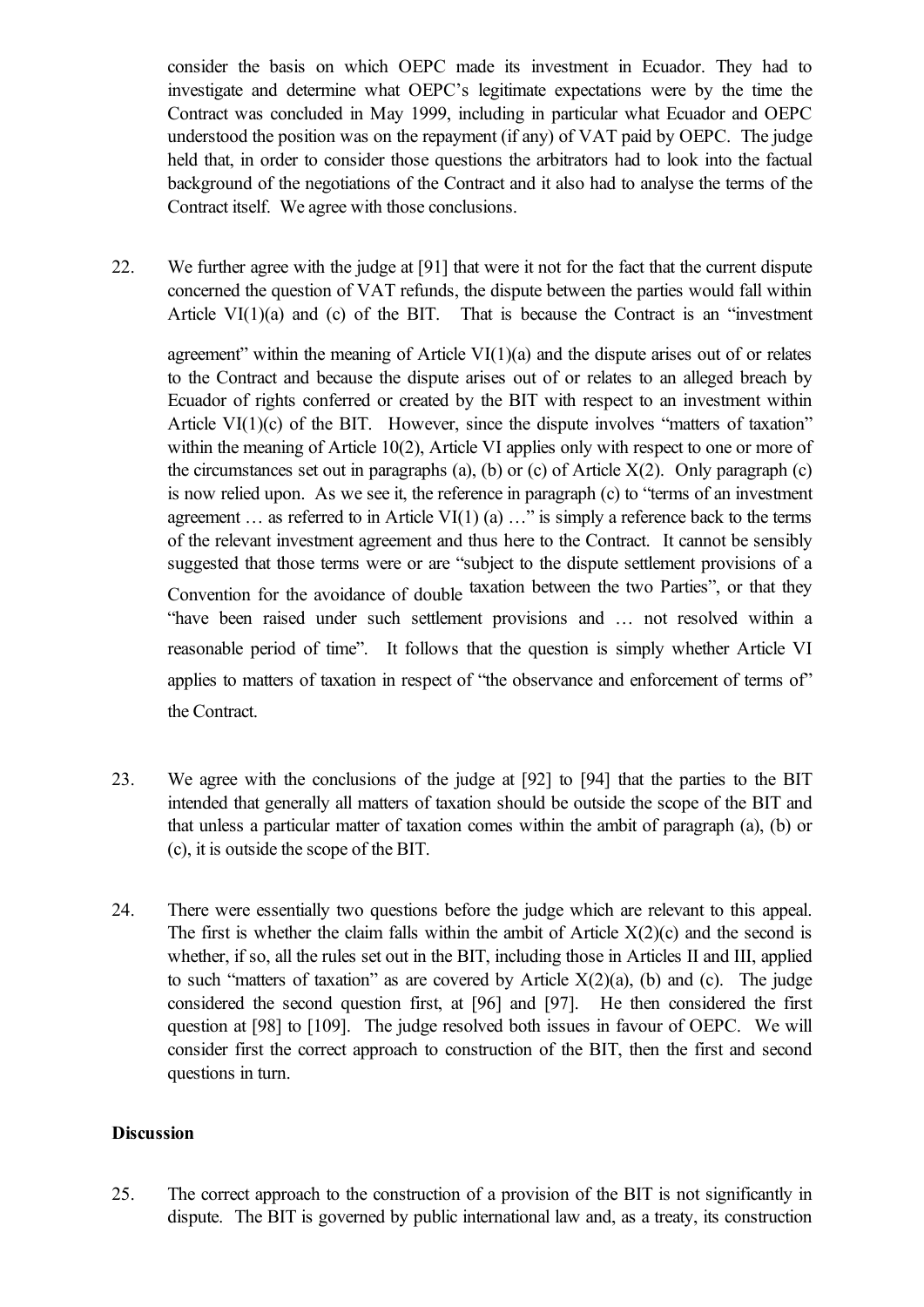is governed by the rules on treaty interpretation which are set out in the Vienna Convention on the Law of Treaties 1969*.* It is agreed between the parties that these rules represent customary international law and that we must apply them.

26. The judge set out part of Article 31.1 of the Vienna Convention at [90] of his judgment. Mr Cran observes that he did not include Article 31.2. We therefore include it below, although we are not persuaded that the judge's failure to quote it is of any significance. Article 31 is part of Section III, which is entitled "Interpretation of Treaties". Article 31 is itself entitled "General rule of interpretation" and provides:

> "1. A treaty shall be interpreted in good faith in accordance with the ordinary meaning to be given to the terms of the treaty in their context and in the light of its object and purpose.

> 2. The context for the purpose of the interpretation of a treaty shall comprise, in addition to the text, including its preamble and annexes:

- (a) any agreement relating to the treaty which was made between all the parties in connexion with the conclusion of the treaty;
- (b) any instrument which was made by one or more parties in connexion with the conclusion of the treaty and accepted by the other parties as an instrument related to the treaty
- 3. There shall be taken into account, together with the context:
	- (a) any subsequent agreement between the parties regarding the interpretation of the treaty or the application of its provisions;
	- (b) any subsequent practice in the application of the treaty which establishes the agreement of the parties regarding its interpretation;
	- (c) any relevant rules of international law applicable in the relations between the parties.

 4. A special meaning shall be given to a term if it is established that the parties so intended."

Article 32 is entitled "Supplementary means of interpretation". It provides:

"Recourse may be had to supplementary means of interpretation, including the preparatory work of the treaty and the circumstances of its conclusion, in order to confirm the meaning resulting from the application of article 31, or to determine the meaning when the interpretation according to article 31: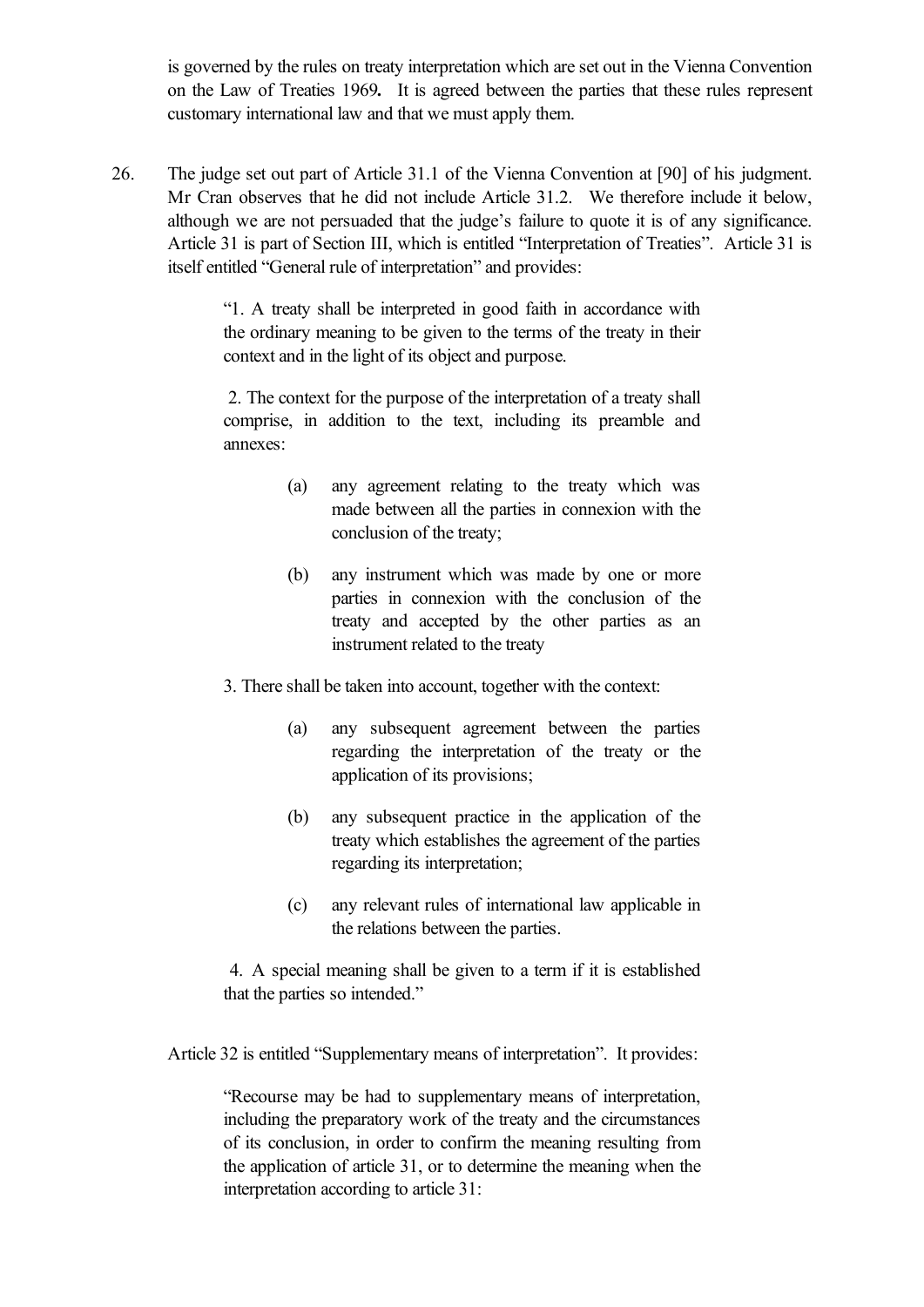- (a) leaves the meaning ambiguous or obscure; or
- (b) leads to a result which is manifestly absurd or unreasonable".
- 27. In the light of Articles 31 and 32 of the Vienna Convention there is little, if any, dispute between the parties as to the correct approach to construction of the BIT. It is, for example, common ground that the Submittal Letter is an aid to its construction.
- 28. We accept Mr Greenwood's submission that the object and purpose of a BIT (including this BIT) is to provide effective protection for investors of one state (here OEPC) in the territory of another state (here Ecuador) and that an important feature of that protection is the availability of recourse to international arbitration as a safeguard for the investor. In these circumstances it is permissible to resolve uncertainties in its interpretation in favour of the investor: see eg the views of the arbitrators in paragraph 116 of their award in *SGS v Philippines* (2004) 8 ICSID Reports 515.
- 29. It is common ground that the expression "observance and enforcement" should be construed disjunctively. Ecuador suggests that because of the reference in Article  $X(2)(c)$ to "the observation and enforcement of *terms*" of the Contract (our emphasis) the exclusion only applies where OEPC would have a claim for damages for breach of a term of the contract. However, in our judgment, that is to construe Article  $X(2)(c)$  too narrowly. Some assistance is to be gleaned in this regard from the Spanish text, which uses the term "observancia y el complimiento" for "observance and enforcement". As Mr Greenwood submits, "complimiento" would more naturally translate into English as "performance" or fulfilment". We accept Mr Greenwood's submission that the observance of the Contract was precisely what the SRI claimed to be upholding in its decision on VAT reimbursement. Its decisions were based on what it regarded or asserted to be the observance of the Contract.
- 30. We do not think that the reference to "terms" should be given too narrow a meaning. It does not mean express or implied terms in the sense those expressions are used in common law jurisdictions. We accept Mr Greenwood's submission that the question is whether OEPC's claim for reimbursement of VAT entails a departure from its bargain as set out in the Contract. This was what the judge essentially held at [100] and [101]. We agree with his conclusion at the end of [101], where he said:

"In short, I think that, on its proper interpretation the phrase "*terms of the investment agreement"* means "the contractual bargain embracing all the parties' obligations pursuant to the investment agreement".

31. Earlier at [98] and [99] the judge had considered what was meant by "with respect to" in the expression "with respect to … the observance and enforcement of terms of an investment agreement". He held that it was an expression which was broad in effect and that it simply meant that there must be a link between the matters of taxation and the observance and enforcement of the terms of the Contract. Here there was such a link because Ecuador, through the SRI, claimed reimbursement or payment of the VAT on the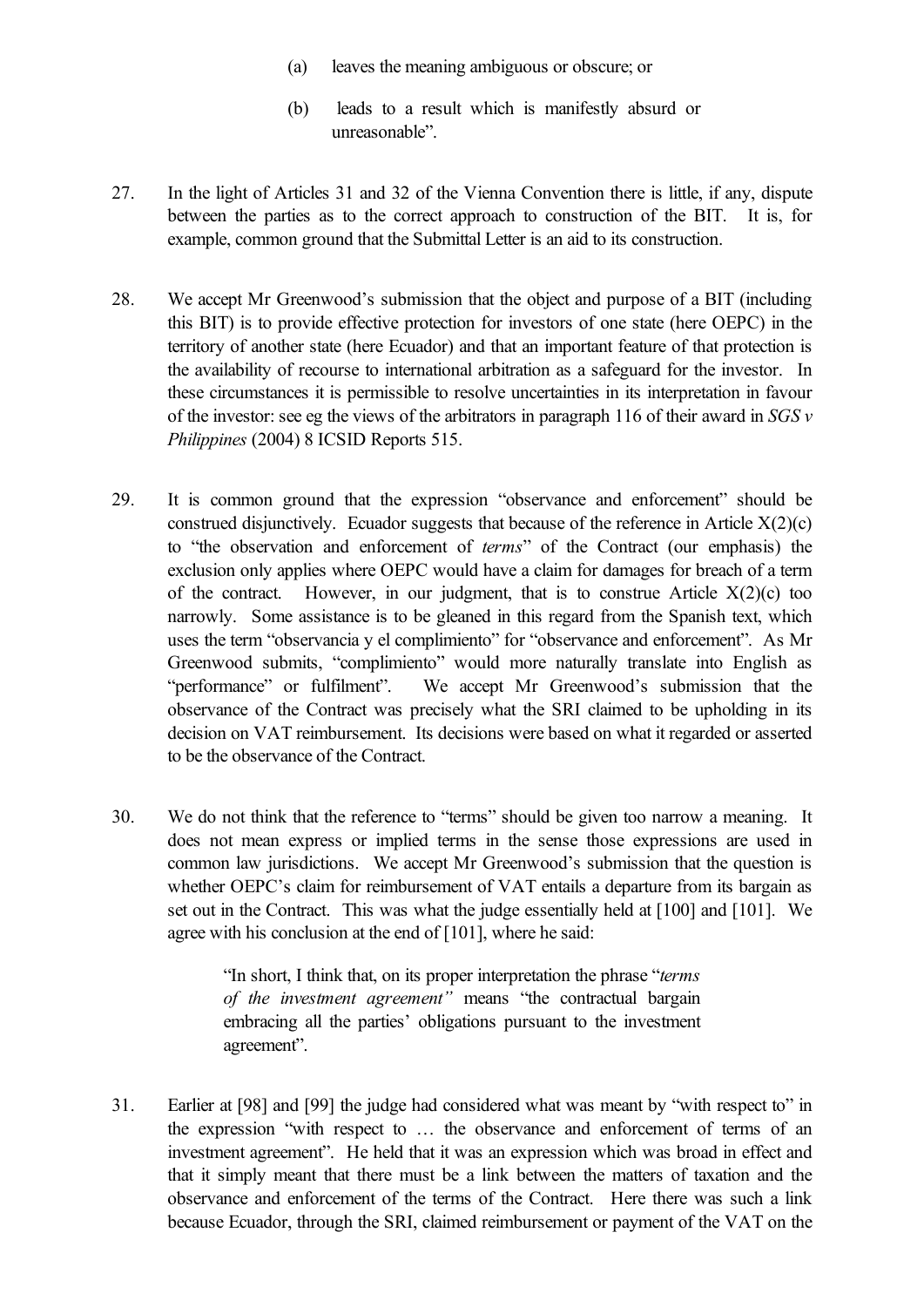basis that such reimbursement was contemplated by the contract because the contract price included VAT through Factor X. Unfortunately for Ecuador, the arbitrators held that Factor X did not include VAT but that the contract was made on the footing that any VAT paid would be refunded to OEPC.

- 32. The judge spelled that out in detail at [103] to [108]. We agree with the judge's conclusions in those paragraphs. It is sufficient for us to quote only [107] and [108] with which we agree:
	- "107. The dispute between Ecuador and OEPC that was before the Tribunal was whether, in the circumstances, Ecuador's decision that OEPC was not entitled to have a refund of VAT was a breach of Ecuador's obligations under Articles II and III of the BIT. That dispute involved a matter of taxation, ie the VAT payments. But in my view, the dispute also involved a matter of taxation that "had reference to" the "performance" of the "obligations" of the Contract".
	- 108. I have reached this conclusion for three particular reasons. First, the matter of the right to a VAT refund or not had reference to the obligations of OEPC to do all that was necessary to exploit the oil in Block 15, including the obligation to build all systems needed for that exploitation, because the VAT was paid in respect of purchases made in pursuance of that obligation of OEPC. Secondly, the question of a VAT refund had reference to the performance of OEPC's contractual obligation to pay all taxes according to Ecuador's laws. The dispute was whether that contractual obligation was concluded on the assumption or understanding that there would be a refund of VAT paid. Thirdly, the VAT refund question had reference to the underlying assumptions of the parties as to the "economy" of the Contract which formed the basis of the bargain contained in the Contract's terms: was the assumption that VAT would be repaid or not? The underlying assumptions of the parties as to the "economy" of the contract [were] fundamental to how the Contract terms were to be observed and enforced."
- 33. Mr Cran submits that those conclusions are inconsistent with the terms of the Submittal Letter, which is an important aid to construction of the BIT. As already stated, we agree that the Submittal Letter is indeed an aid to construction and, no doubt, an important one. As Mr Cran observes, the judge set out the relevant part of the letter at [11] of his judgment. We in turn have set it out at [8] above. Mr Cran relies in particular upon the last sentence of the Submittal Letter as showing that the United States understood the exception in Article  $X(2)(c)$  as referring to "tax provisions contained in an investment agreement" and thus to the terms of the Contract properly so called.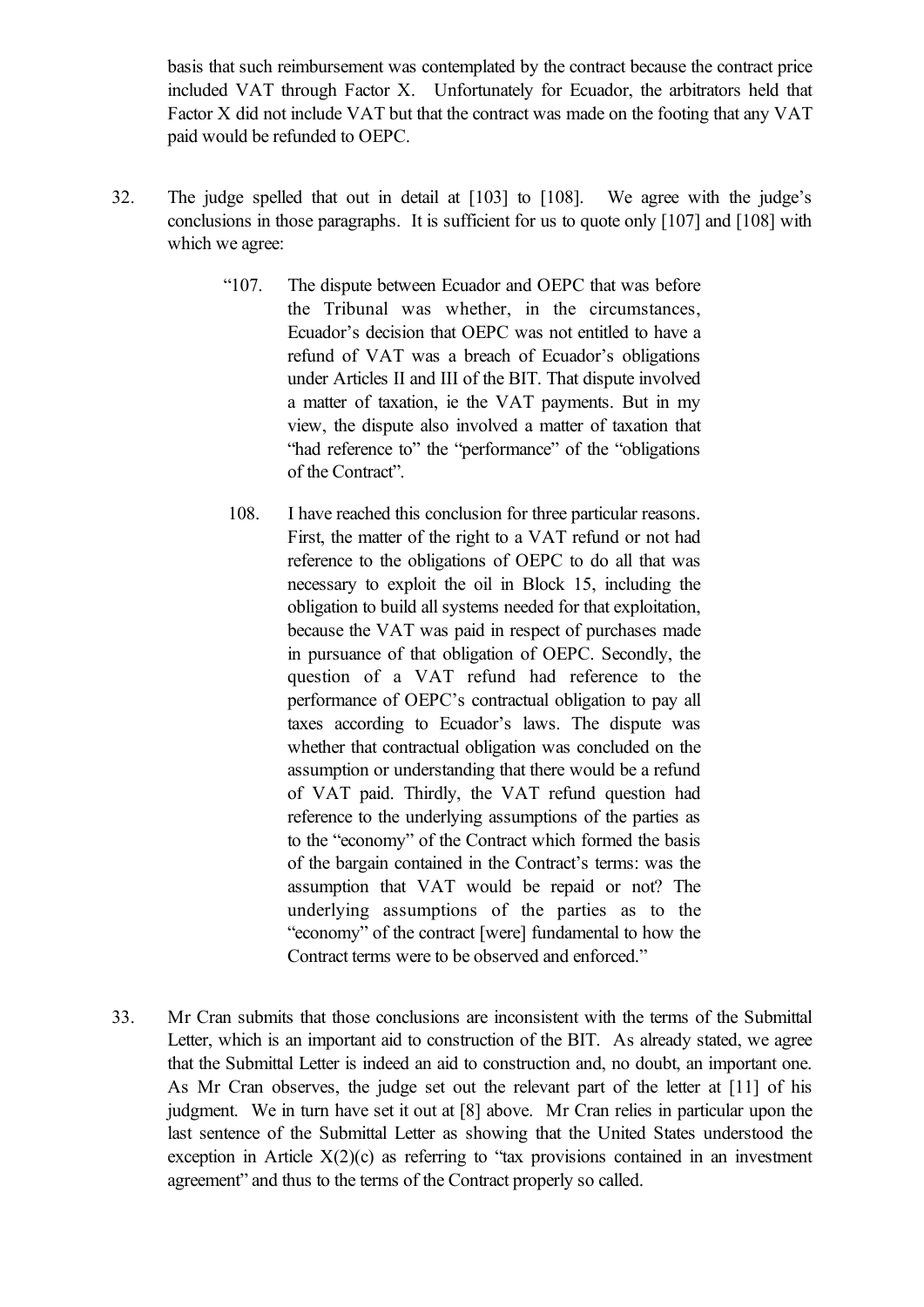- 34. However, Mr Greenwood submits in response that the Submittal Letter supports OEPC's approach to Article  $X(2)$  in four respects:
	- i) it reinforces the conclusion drawn from the Preamble of the BIT that its object and purpose was to achieve a broad system of protection for the investor;
	- ii) it reinforces the conclusion drawn from the text of Article  $X(2)$  that the object and purpose of Article  $X(2)$  was to avoid conflicts between the regime of double taxation conventions and that of BITs;
	- iii) its statement that "the Treaty, and particularly the dispute resolution provisions, do apply in three areas" is incompatible with the notion advanced by Ecuador that Article  $X(2)(a)$  to (c) is essentially a provision for jurisdiction over particular types of claim, since the language used, namely the reference to applicability of the provisions of the BIT generally (and not individual provisions) supports the gateway analysis discussed below; and
	- iv) it makes clear that one of the "areas" to which the BIT is applicable is "tax provisions contained in an investment agreement" and that this area is one not normally covered by double taxation conventions.
- 35. We accept those submissions. We further accept the submission that, although the Letter is an aid to construction of the BIT, the language of the Letter was not intended to have contractual effect but was an attempt to précis the position in lay terms for the benefit of a Senate Committee. In any event, it seems to us that the use of the term "tax provisions" in the Letter is broad enough to embrace the contractual bargain regarding tax payments and the participation factor which was part of the Contract.
- 36. In all the circumstances, like the judge, we conclude that OEPC's claim falls within the exception to "matters of taxation" in Article  $X(2)(c)$ . We answer the first question accordingly and turn to the second question, which has been called the gateway question.
- 37. The question is whether, assuming that the judge was correct to hold that OEPC's claim falls within the exception to "matters of taxation" in Article  $X(2)(c)$ , all the rules set out in the BIT, including those in Articles II and III, applied to it. The judge held that it did. He accepted Mr Greenwood's submission that, once it was held that the claim did not involve an excluded matter of taxation, the gateway to the other relevant provisions of the BIT was opened. As we understand it, his reasons, which are to be found at [96] and [97] of his judgment can be summarised in this way:
	- i) The opening words of Article X(2) show that Articles VI and VII of the BIT apply to the matters of taxation which are not excluded because they provide that "the provisions of this Treaty, and in particular Articles VI and VII, shall apply to matters of taxation only with respect to" those matters which are included in paragraphs (a), (b) or (c).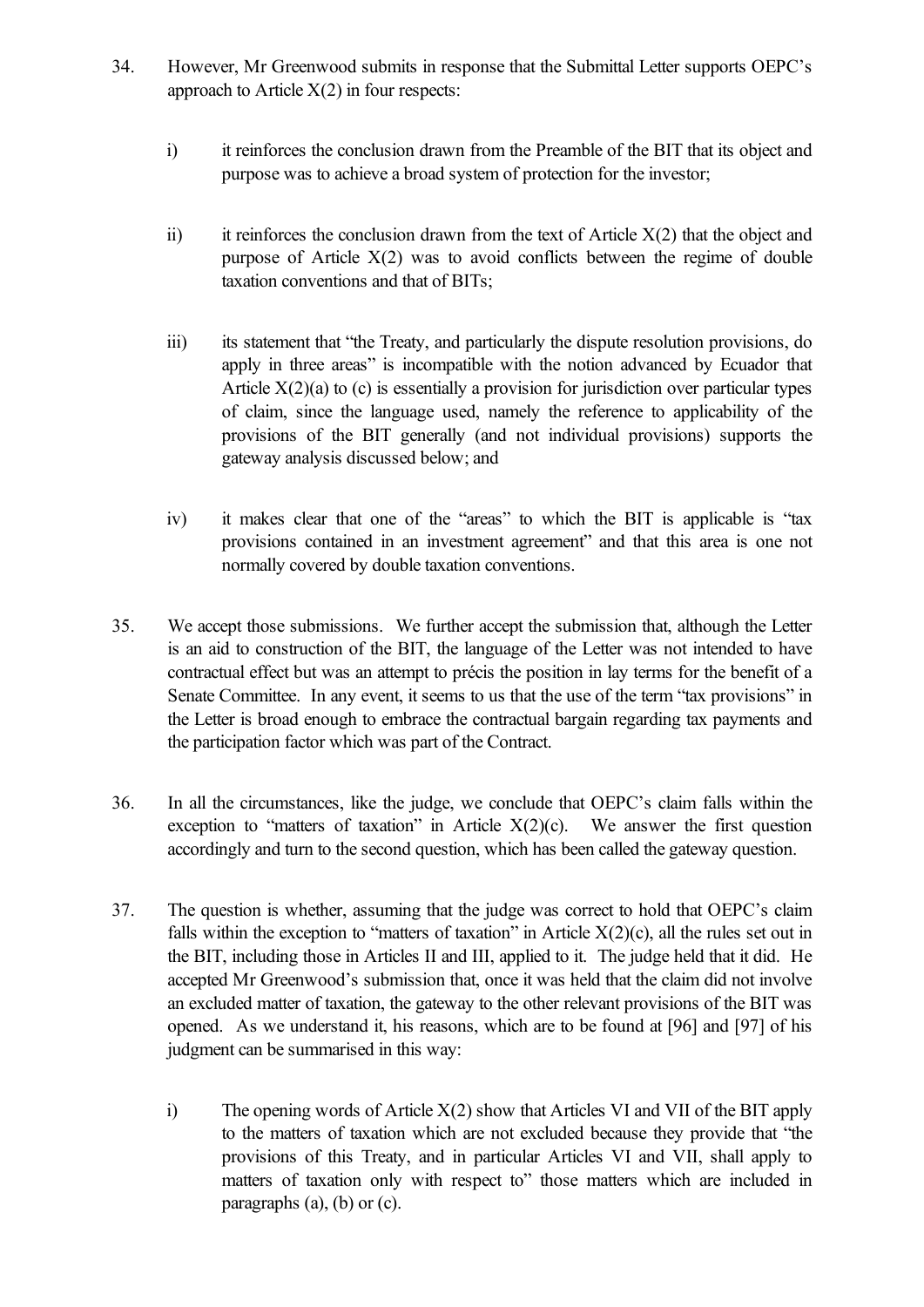- ii) Article VI contains the dispute resolution provisions as between the investor (OEPC) and the state (Ecuador), which include arbitration in accordance with UNCITRAL Rules.
- iii) Article  $X(2)$  does not limit the provisions of the BIT to disputes between the state and the investor which are expressly applied or (put another way) not expressly excluded by Article X. On the contrary, it simply provides that "the provisions of this Treaty" apply. As the judge expressed it at [96], "those words are clear and so must be given their ordinary meaning".
- iv) This interpretation accords with the object and purpose of the BIT. The treaty sets out how the contracting parties will treat investors and their investments. The judge concluded:

"Article X(2) accepts that, within a limited and defined scope. "*matters of taxation*" will affect both investors and investments and so need to be within the BIT provisions. Therefore it is logical that, to the extent of the scope defined in Article  $X(2)$ , the Contracting Parties should agree that all the rules set out in the BIT, including those in Articles II and III, should apply to such "*matters of taxation*" as are covered by Article X(2)(a), (b) and  $(c)$ ."

- v) In these circumstances the judge held at [97] that it was unnecessary to rewrite the opening words of Article  $X(2)$  and that, once a claim comes within (say) Article X(2)(c), that means that *"*the provisions of this Treaty, and in particle Articles VI and VII, shall apply*"*. Those provisions include Articles II and III.
- 38. We agree with the judge for the reasons he gave. Mr Cran submits that not all the provisions of the BIT will be relevant in this context and there are good reasons why the parties would not have wished to include Articles II and III. We agree that there are some provisions which would not be capable of applying but that is not true of Articles II and III. The parties could have agreed to exclude Articles II and III from the scope of Article X. They did not do so. Indeed, they expressly included a reference to Article III in paragraph (a). They chose which matters of taxation were to be excluded and which were not. In our judgment, once it is held that they did not exclude the matters of taxation relevant in this situation, there is no reason in principle not to apply Articles II and III to them as well as Articles VI and VII. Of course, whether, for example, Article II would apply on the facts of any particular case will depend upon the circumstances of that case. Here it has been held to apply. As we see it, the answer to this second question follows from the answer given to the first question.

## **CONCLUSIONS**

39. It follows that, in our opinion, the judge answered both questions correctly and that he was right to dismiss Ecuador's challenge to the jurisdiction of the arbitrators under section 67 of the 1996 Act. In essence, we see no reason why the parties should not have agreed that